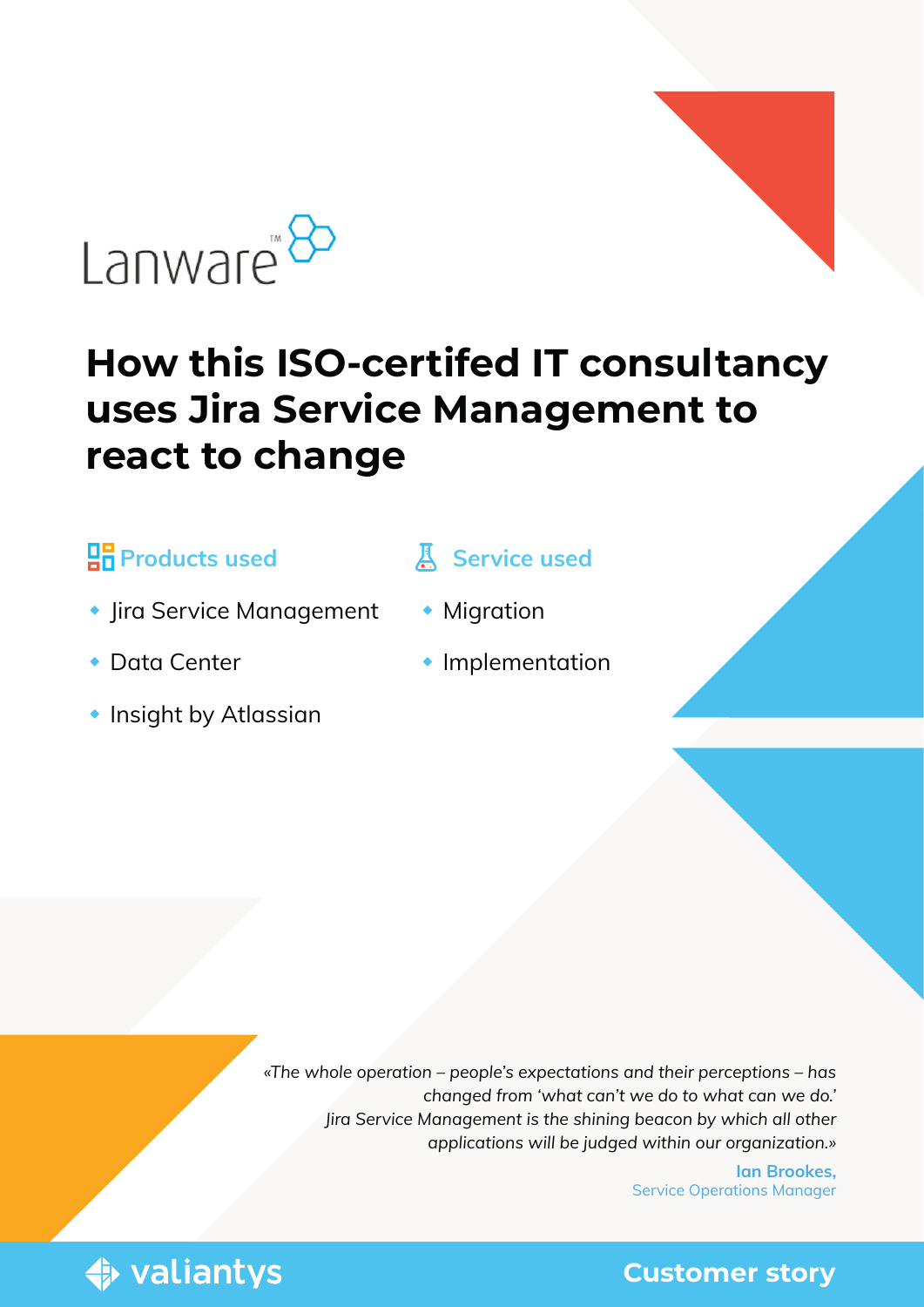### **Context A specialized focus**

Lanware is a "specialist IT consultancy and managed private and public cloud provider to mid-market financial services sector" business that has been in operation for more than 20 years.

Their unique focus on the financial industry brings with it a distinctive set of challenges with regulatory compliance and security at the forefront of these potential obstacles.

As a managed services provider, Lanware's service desk is constantly responding to issues raised by their clients with regards to incidents and problems. Beyond that, change is a constant, both at the businesses they serve, and internally.

Since the early part of 2020, Lanware has also had to move from a traditional office setting to a completely remote operation due to the pandemic. The new structure caused some internal disruption along with short-term challenges that forced the need for change within the organization.

Change was not just a goal; it had become a requirement. Lanware wanted to transform their service desk operations in order to enhance the experience that their customers have. After all, service is the very core of their offering, and the teams are always looking for ways to improve.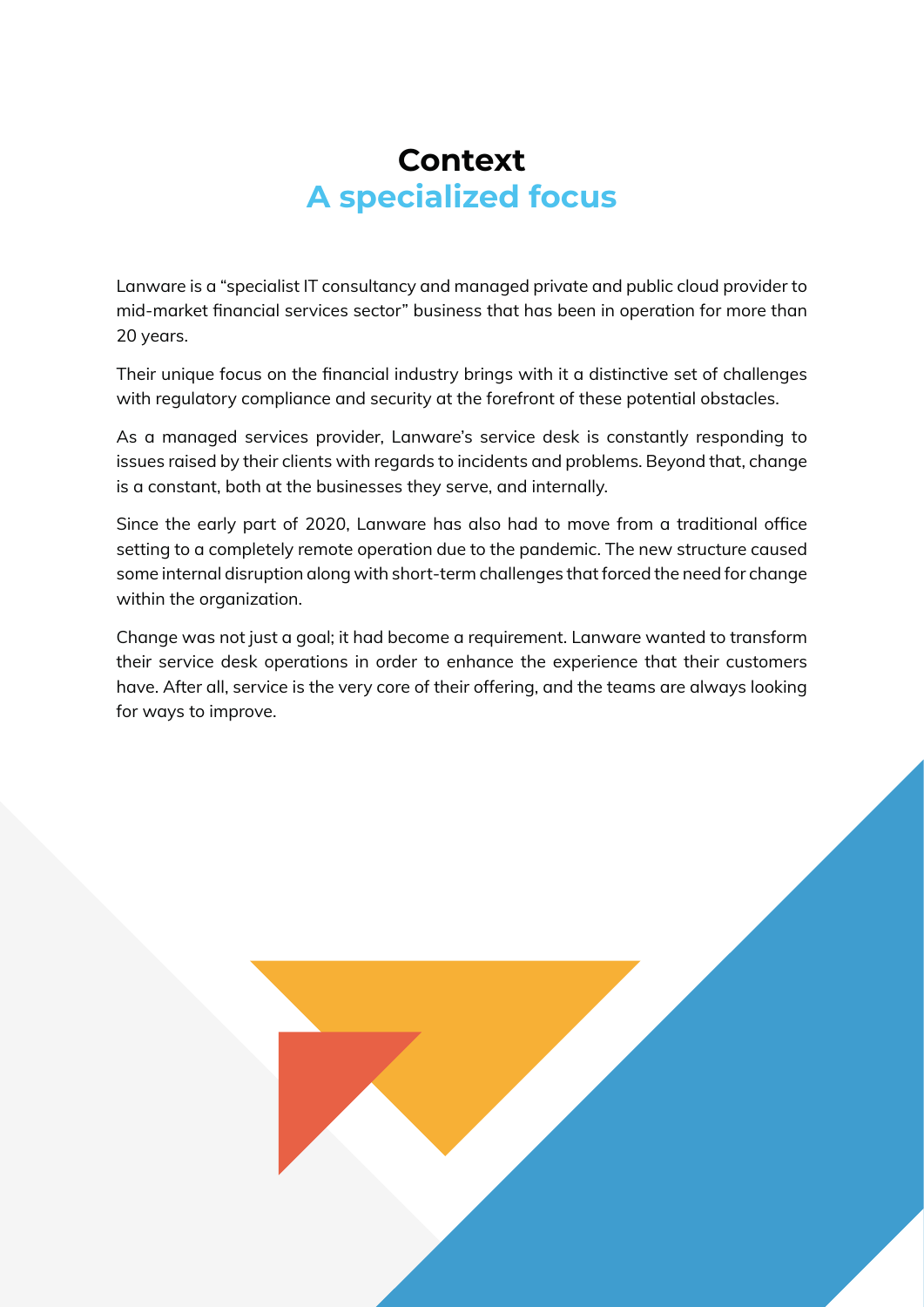### **Need Starting with ITSM, with an eye on the future**

Lanware knew that in order to best meet the needs of their customers, they would have to leave their current platform and find one that could meet the challenges they were facing then, and into the future.

In years past, businesses that Lanware supports have been wary of cloud versions of any kind of software solutions due to strict regulations like ISO 27001, for example.

While cost was a factor, there were also other factors to take into consideration. They required a tool that they could use to future-proof their business with the ability to adapt, plug in tools that they might find necessary, and the ability to auto-detect Configuration Items on their clients' end in order to more efficiently meet their needs.

Beyond the pure ITSM needs of their service desk, they also sought a tool that would allow them to expand into other areas of their business. A big part of this need was to be able to manage procurement and to meet the challenges of the future.

After significant research and discussion with several consultancy firms and service desk platform providers, Lanware decided to move to Atlassian's Data Center version of Jira Service Management (JSM) in a private cloud that allowed them to meet their security needs while also enabling new functionality and processes. Valiantys was to provide the migration from Cherwell to the new tool.

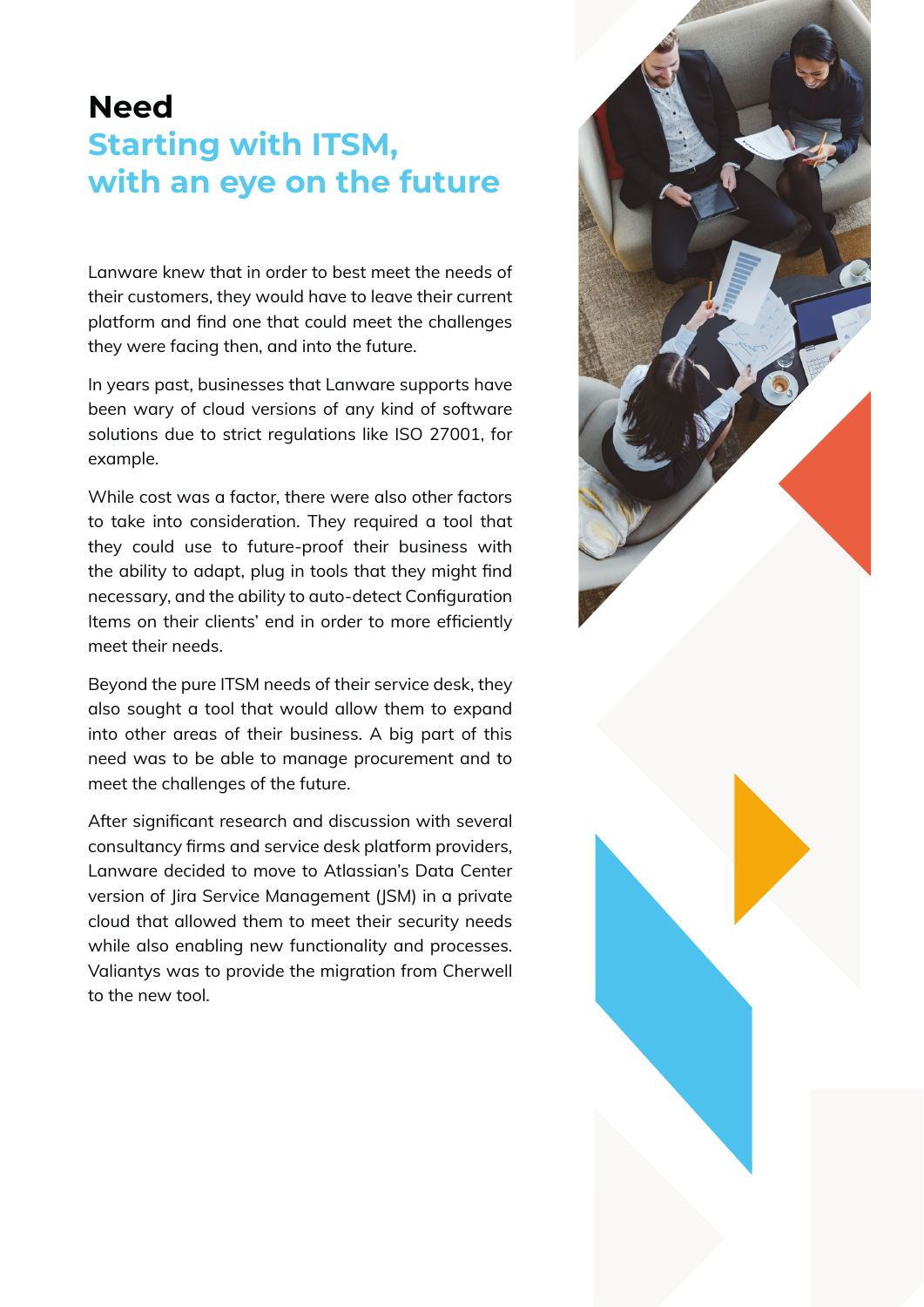# **Solution A distinct migratory pattern**



Before the migration, there was a great deal of consultation to ensure that Lanware's needs would be met. Lanware brought their service staff and teams into the discussion and delivered a very detailed requirements document outlining their requirements.

Valiantys was able to assess their needs and outline where things could be done in JSM "out of the box," and where other needs would require customization.

Throughout the migration, the Valiantys and Lanware teams were in constant contact, ensuring that satisfaction was being delivered at each end of the journey.

It was imperative that there be a solid start to the usage of the new tool. To ensure Lanware's satisfaction, Valiantys had a person onsite at Lanware during the first week of the delivery. According to Ian Brookes, Service Operations Manager at Lanware, the number of issues they faced that week was much lower than they'd anticipated, even with all of the work they'd done on the testing. There were no major showstoppers.

Feedback sessions were held in the first month of going live, as the management team wanted the positivity to continue. Lanware management sought honest feedback, wanting to know what could be done better, and how they could best meet their service desk team's needs.

#### **As Ian puts it, "The feedback we had from every single person throughout the business has been positive — there's been no negative feedback at all."**

The training was done remotely, and while this was a bit different from how the teams had normally gotten information of this type, Valiantys was able to hold very interactive sessions, ensuring that everyone on the Lanware team knew the capabilities of JSM, and how they could shape it to meet their specific needs.

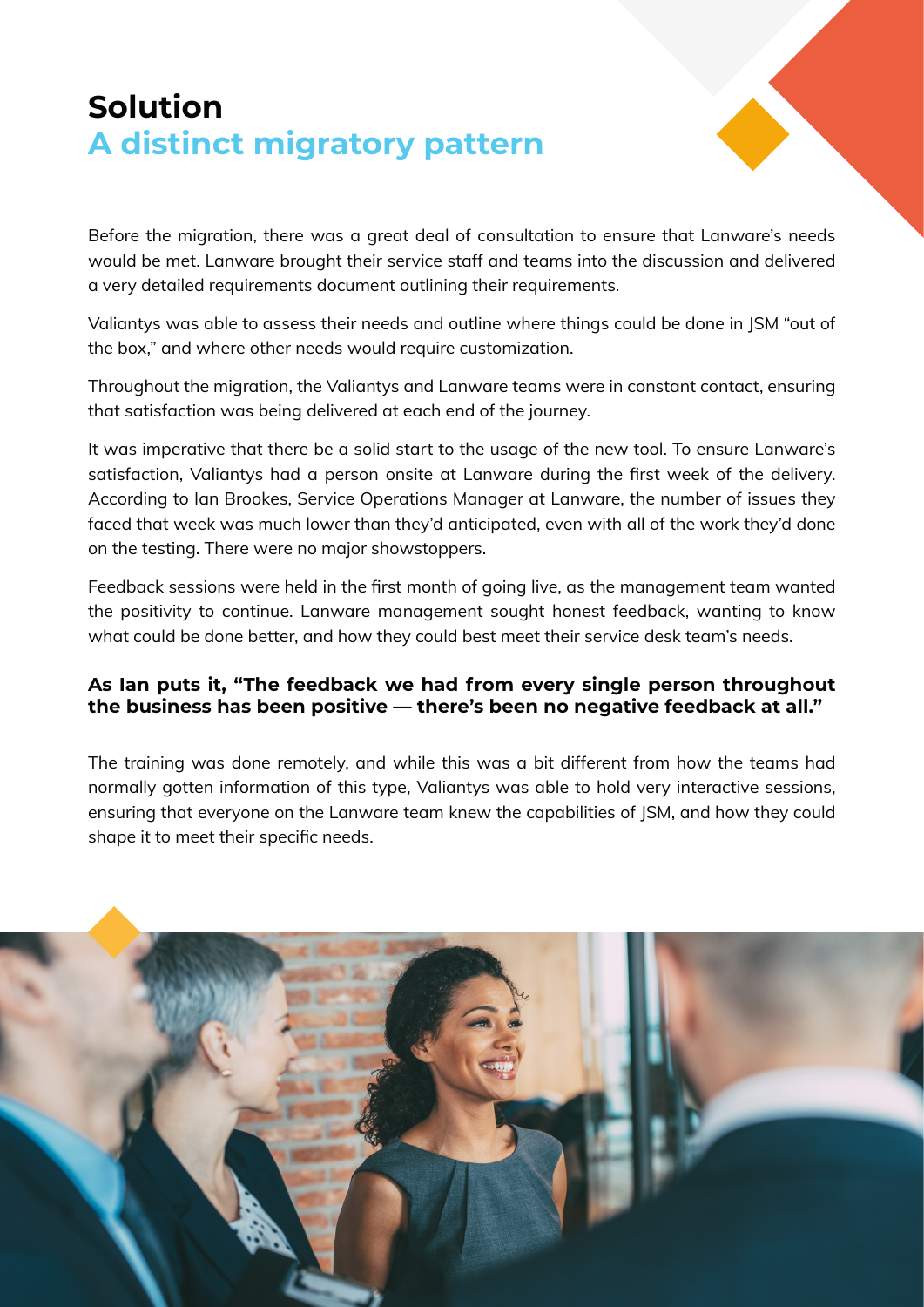## **Benefits Better service with better processes**

The biggest benefit to Lanware has been the level of satisfaction that their service desk teams have with Jira Service Management. Employees are more involved in learning and in improving processes. They're actively looking for ways to improve the system and their way of doing things, and they now have the confidence that they'll actually be able to adapt the system to their needs and use it to improve the processes.

Interactions between the team and management are overwhelmingly positive. Instead of employees not bothering to raise issues with management because they have no confidence in the tool, the team now has the confidence to approach team leads and express the desire for new processes. A conversation can be had around what needs to be done, how they will accomplish it in the system, and then it' s just as simple as implementing those changes.

Another of the key benefits has been the ability to automate the creation of tickets. Lanware has key maintenance windows that they must undertake for their clients, and internally, so they've created automated tasks to create a change as a certain number of incidents arise so they can address the issue and solve the problem. In this way, they're able to pay better attention to the underlying infrastructure of their clients. If a change gets realized, the engineer just needs to look at what they've been assigned, and they are able to immediately understand the task and execute.